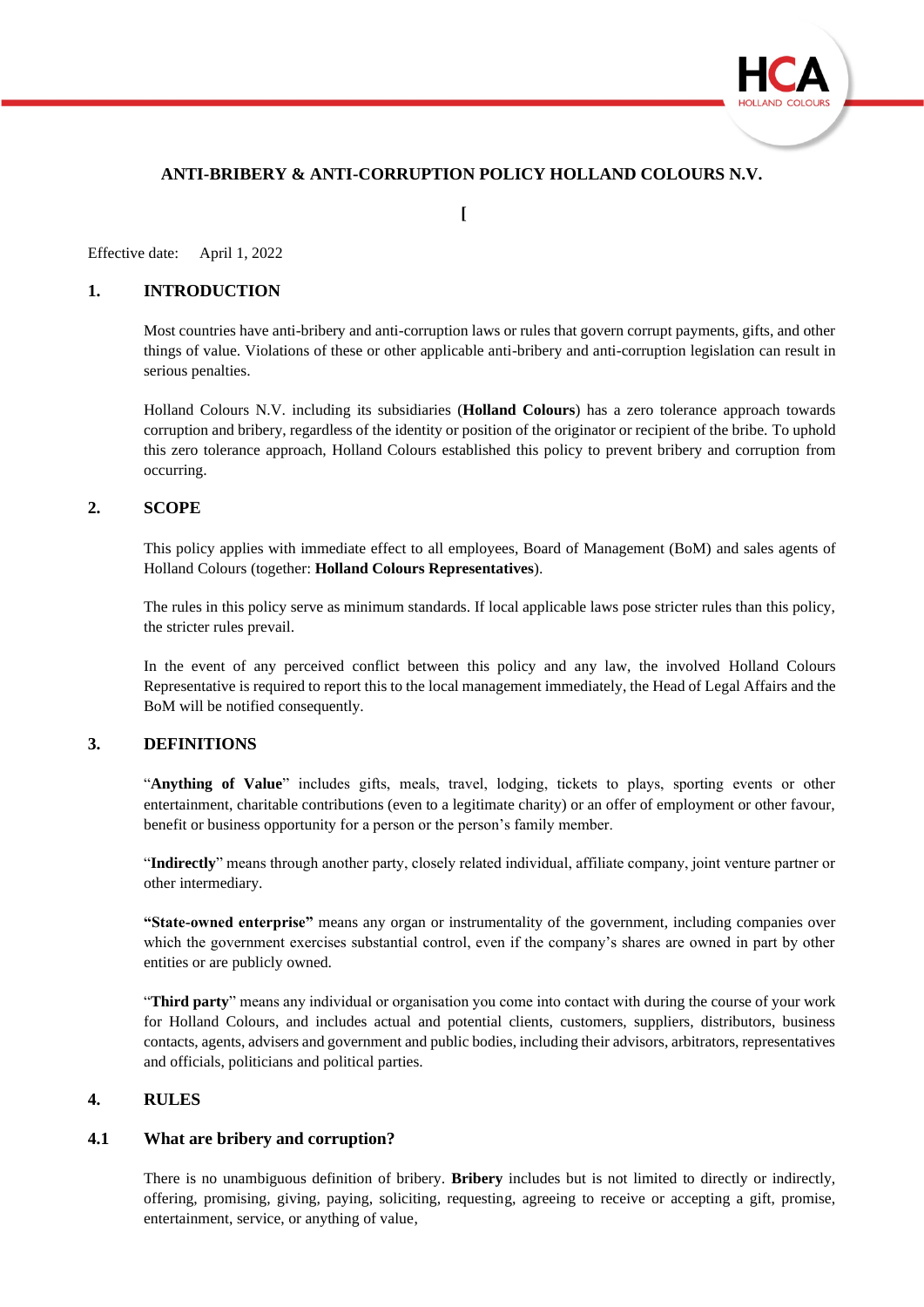

- (a) retain business or an advantage in business;
- (b) to or from a public official to obtain or retain business, or an advantage in business, or to induce any other act or omission from such public official, regardless of the question whether or not the official acted in violation of his duty; and/or
- (c) to induce a third party to act or refrain from acting, in breach of that person's duties to his employer or principal.

For an act to qualify as a bribe, it is not necessary that the person will act in violation of his duty.

**Corruption** is the abuse of entrusted power for private gain. This includes, among others, bribery, extortion and improper influencing, as well as laundering the proceeds of these acts. It does not matter if this involves a public official, political figure or a private citizen.

It is strictly forbidden for Holland Colours Representatives to offer or accept (or engage in any activity that gives the appearance of offering or accepting) a bribe. By lack of an unambiguous definition of bribery, this policy includes specific rules on the most significant bribery risks, being gifts and hospitality  $(\S$  4.2), facilitation payments (§ 4.3), political donations (§ 4.4), charitable contributions (§ 4.5), lobbying (§ 4.6) and the use of agents and intermediaries (§ 4.7). Where these rules refer to **public officials**, this includes *inter alia*:

- (a) any person who is appointed by the public authorities to perform a function that has a public character to carry out some of the powers of the state or its official agencies;
- (b) any individual that holds a legislative, administrative or judicial position of a foreign, national, local or municipal government, whether elected or appointed;
- (c) government officials, employees of a government or employees of a government owned entity;
- (d) political parties, candidates for public office or a political party, officers or employees of a political party;
- (e) any person acting in an official capacity or exercising a public function for or on behalf of any government or its instrumentality;
- (f) any officer or employee of a public international organisation;
- (g) (disciplinary) judges, judges of national and international courts, arbiters and mediators;
- (h) any person that is part of the armed forces of any government or state; and
- (i) employees of state-owned enterprises or state controlled commercial enterprises.

#### **4.2 Gifts and hospitality**

**Gifts** means any payment, gratuity, gratification, present or advantage pecuniary or not, offered, promised, given or received without any direct or indirect material or immaterial compensation. The promise of a gift also qualifies as a gift.

**Hospitality** means all forms of social amenity (such as lunches and dinners), entertainment, travel or lodging, including an invitation to an event such as a sporting, cultural or business event. The promise of hospitality also qualifies as hospitality.

It is prohibited to offer gifts and hospitality to or accept gifts and hospitality from public officials.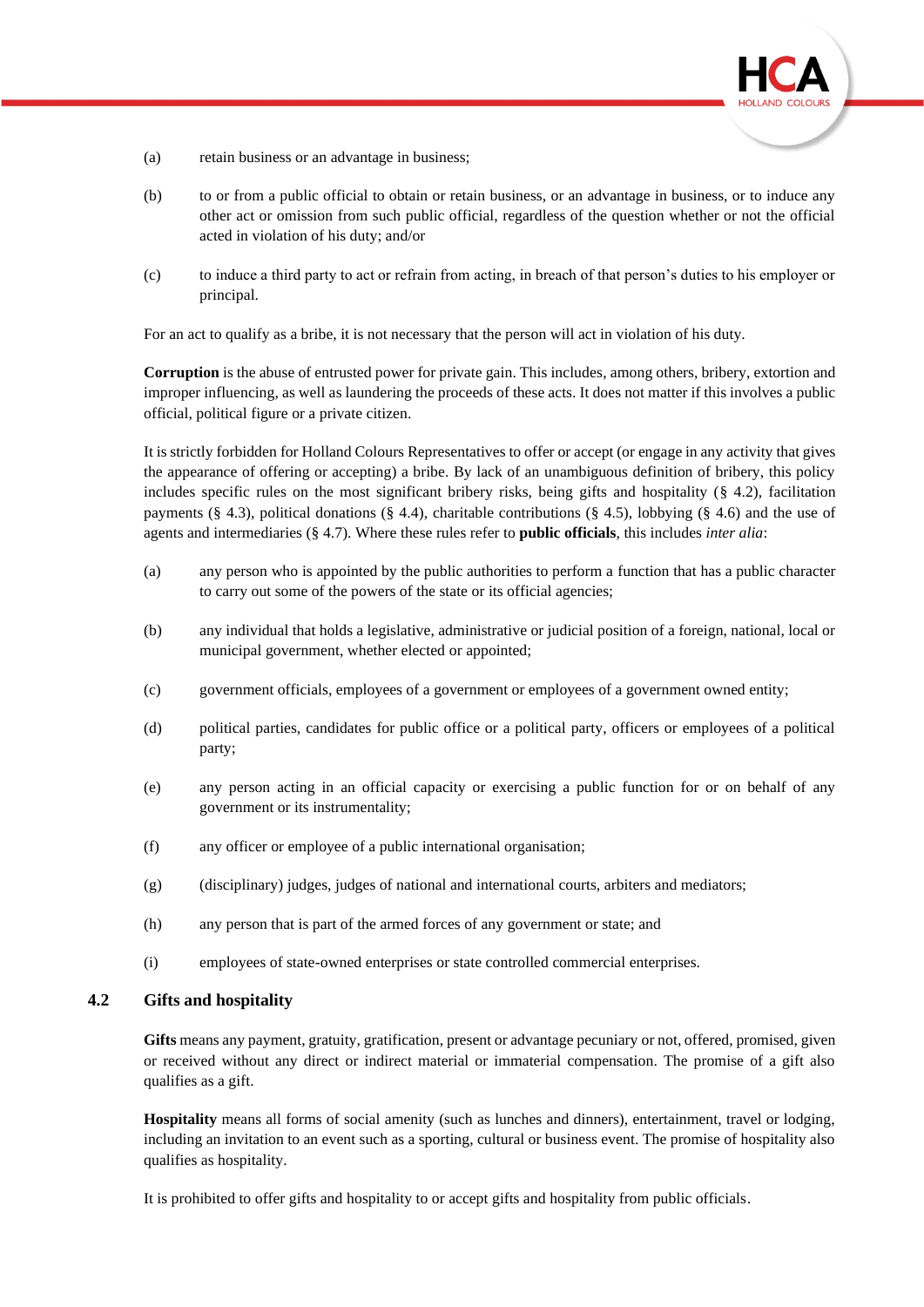

Gifts and hospitality offered to or accepted from non-public officials must not exceed the maximum of 50 EUR (or a local currency equivalent) per occasion and must not exceed a cumulative value of 100 EUR (or a local currency equivalent) per year and are prohibited unless the BoM or the local Managing Director has granted prior written approval.

# **4.3 Facilitation payments**

**Facilitation payments** are unofficial payments made (or other advantages given) to public officials in order to secure or expedite the performance of a routine or necessary action, e.g. to speed up the issuance of licenses or permits.

Although in many countries the payment of facilitation payments is common and often expected, it is strictly prohibited for Holland Colours Representatives to make, initiate, accept or receive any facilitation payment.

Legitimate fees available to everybody to expedite a service – such as an official fast track for getting a visa – are not considered facilitation payments. If it is unclear whether a payment that is requested is a legitimate fee or facilitation payment, the involved Holland Colours Representative must raise questions to the public official requesting the payment.

If a facilitation payment is requested, the following reactive actions must be taken to avoid the payment from actually happening:

- request the reason for the facilitation payment request;
- explain Holland Colours' policy: paying facilitation payments is strictly prohibited;
- if payment is still requested, ask for the public official's manager; and
- if the request remains, escalate to the BoM or the local Managing Director.

In exceptional situations, not paying a facilitation payment could put the health or safety of a Holland Colours Representative at risk.

In that exceptional case:

- proper action must be taken to inform the appropriate authorities in the country concerned that such payments were being demanded;
- it must be documented that the Holland Colours Representative was taking what practical steps it could to curtail the making of the facilitation payment (such as the aforementioned reactive actions); and
- the payment must be recorded transparently in the books and records of Holland Colours.

# **4.4 Political donations**

A **political donation** is a contribution of anything of value to support a political goal. Examples include local, regional or national political fund-raising events, providing goods or services, paying employees during working hours to work at a political function, or paying for campaign expenses.

Holland Colours Representatives must not contribute to any candidates for public or private office, political party or public international organization or other political interests on behalf of Holland Colours, either directly or indirectly.